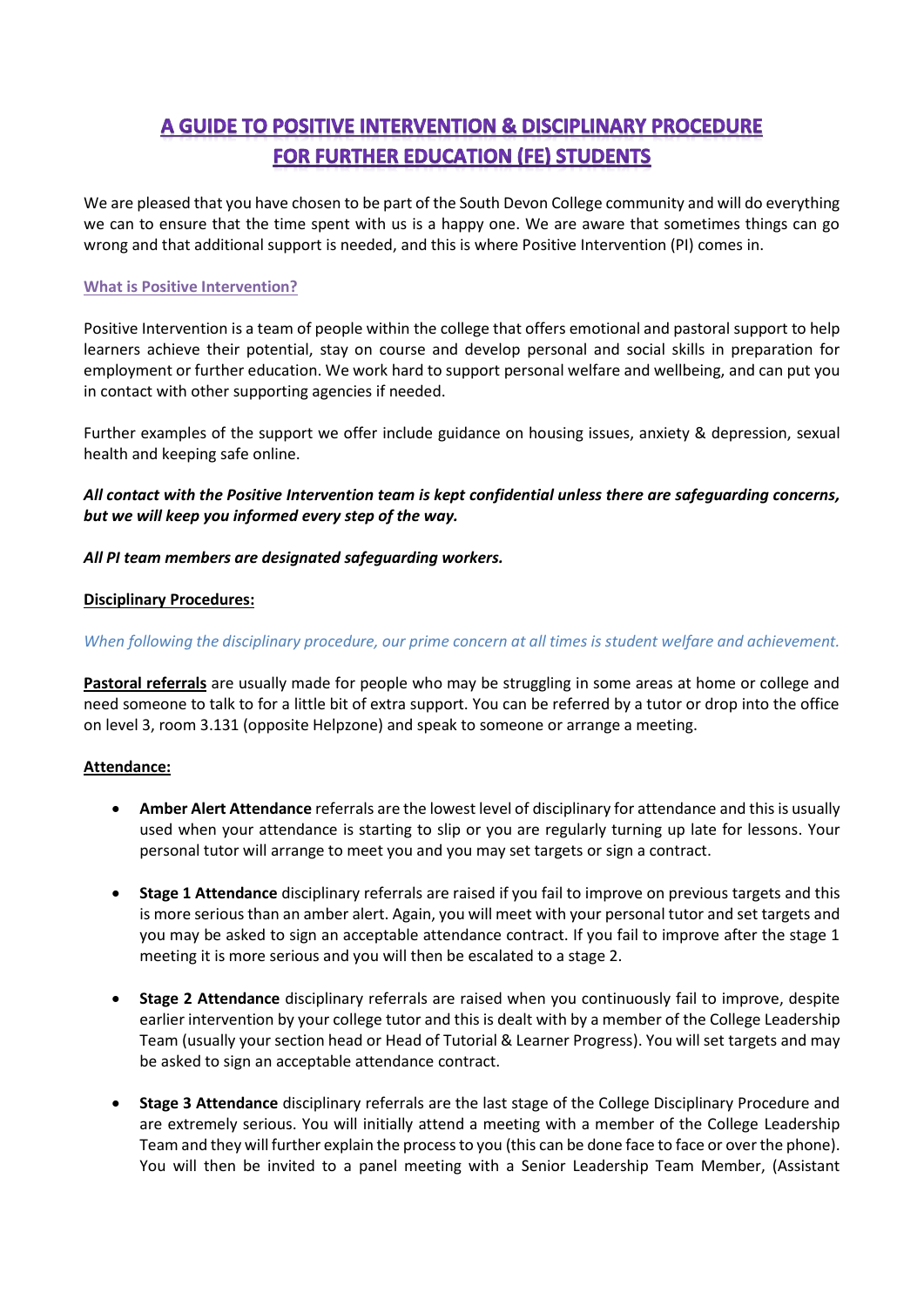Principal), a College Leadership Team member (Section Head) and/or another appropriate person. If you are under 18 your parent/guardian will be invited to attend also. The meeting will give you a chance to present your case to the panel and you are invited to bring a companion to this meeting. The outcome of this meeting is decided by the panel after reviewing the evidence presented by staff members and hearing your version of events. You will either be invited to return to College with a final warning or alternative course arrangements will be made if deemed appropriate.

Following the stage 3 disciplinary, any further breach of South Devon College's Positive Intervention & Disciplinary Procedure or the conditions of your reinstatement will result in exclusion.

# **Behaviour:**

- **Amber Alert Behaviour** referrals are the lowest level of disciplinary for behaviour and this is usually used if you have broken College rules in a minor way and could be anything from using inappropriate language to not submitting work on time. Your personal tutor will arrange to meet you and you may set targets or sign a contract.
- **Stage 1 Behaviour** disciplinary referrals are raised if your conduct fails to improve or if you have behaved in a way that means you should be referred straight to a stage 1. Again you will meet with your Personal Tutor. This is more serious than an amber alert and you will set targets and may be asked to sign an acceptable behaviour contract. If you fail to improve after the stage 1 meeting or it is more serious, you will then be escalated to a stage 2.
- **Stage 2 Behaviour** disciplinary referrals are raised if you continue to break College rules or you have behaved in a way that means you should be referred straight to a Stage 2 disciplinary. You will meet with a member of the College Leadership Team (usually your section head or Head of Tutorial & Learner Progress) who will work with you so that you can address the issues. You will set targets and may be asked to sign an acceptable behaviour contract.
- **Stage 3 Behaviour** disciplinary referrals are the last stage of the College Disciplinary Procedure and are extremely serious. This can be issued due to an escalation of behaviours or due to an act of gross misconduct. You will initially attend a meeting with a member of the College Leadership Team and they will further explain the process to you (this can be done face to face or over the phone). If deemed necessary, you may be suspended pending the investigation into the allegations against you. You will then be invited to a panel meeting with a Senior Leadership Team Member, (Assistant Principal), a College Leadership Team member (Section Head) and/or another appropriate person. If you are under 18 your parent/guardian will be invited to attend also. The meeting will give you a chance to present your case to the panel and you are invited to bring a companion to this meeting. The outcome of this meeting is decided by the panel after reviewing the evidence presented by staff members and hearing your version of events. You will either be invited to return to College with a final warning or alternatively they may consider that your conduct is so serious that they are required to exclude you from the College.

Following the stage 3 disciplinary, if you are reinstated, any further breach of South Devon College's Positive Intervention & Disciplinary Procedure or the conditions of your reinstatement will result in exclusion.

## **Appeals:**

You have the right to appeal any decision made as part of the disciplinary process. If you wish to do this, talk to your personal tutor who can explain the process further.